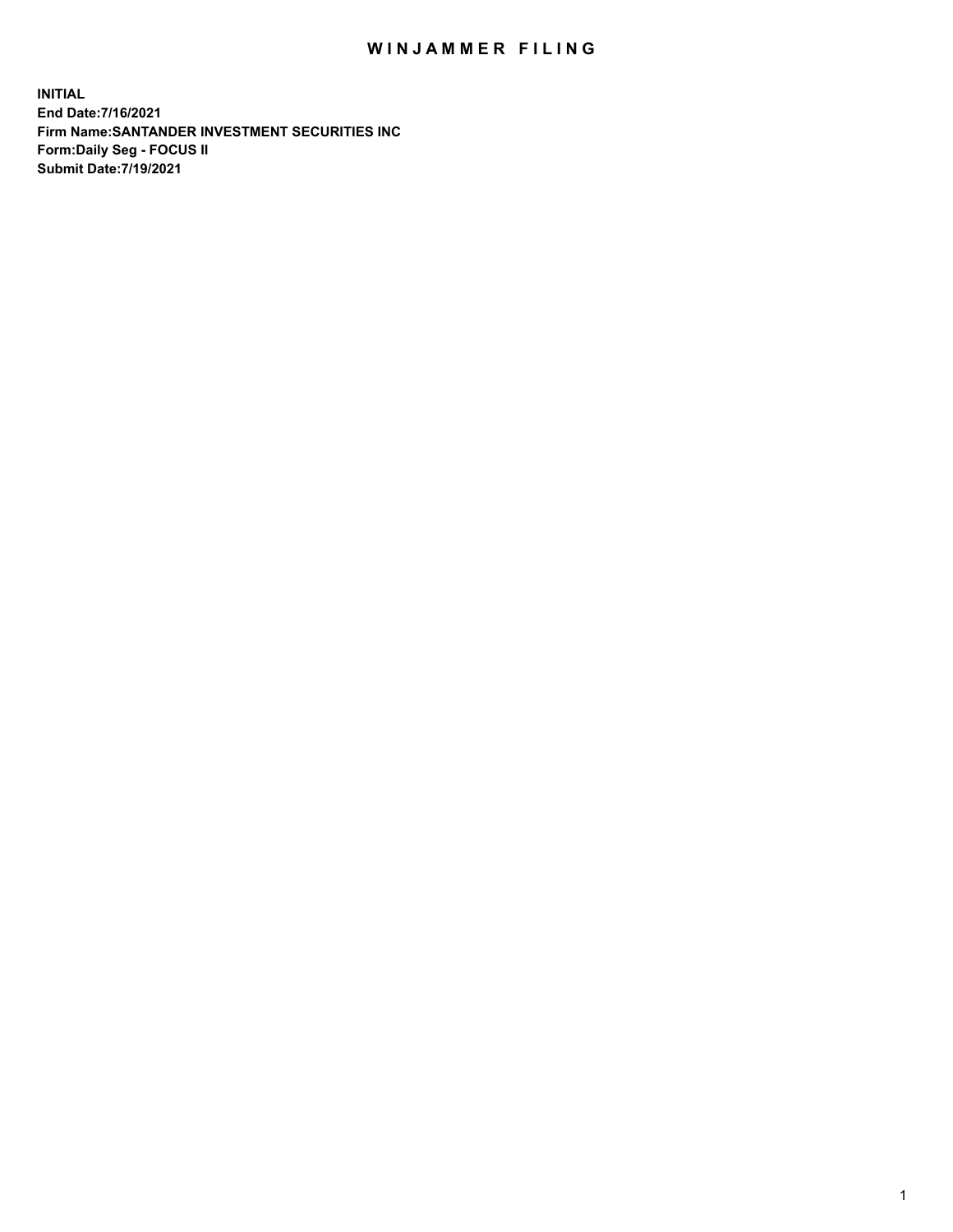**INITIAL End Date:7/16/2021 Firm Name:SANTANDER INVESTMENT SECURITIES INC Form:Daily Seg - FOCUS II Submit Date:7/19/2021 Daily Segregation - Cover Page**

| Name of Company<br><b>Contact Name</b>                                                                                                                                                                                                                                                                                         | <b>SANTANDER INVESTMENT</b><br><b>SECURITIES INC</b><br><b>Felix Munoz</b> |
|--------------------------------------------------------------------------------------------------------------------------------------------------------------------------------------------------------------------------------------------------------------------------------------------------------------------------------|----------------------------------------------------------------------------|
| <b>Contact Phone Number</b>                                                                                                                                                                                                                                                                                                    | (212) 407-4594                                                             |
| <b>Contact Email Address</b>                                                                                                                                                                                                                                                                                                   | felix.munoz@santander.us                                                   |
| FCM's Customer Segregated Funds Residual Interest Target (choose one):<br>a. Minimum dollar amount: ; or<br>b. Minimum percentage of customer segregated funds required:%; or<br>c. Dollar amount range between: and; or<br>d. Percentage range of customer segregated funds required between:% and%.                          | 70,000,000<br><u>0</u><br>0 <sub>0</sub><br>0 <sub>0</sub>                 |
| FCM's Customer Secured Amount Funds Residual Interest Target (choose one):<br>a. Minimum dollar amount: ; or<br>b. Minimum percentage of customer secured funds required:%; or<br>c. Dollar amount range between: and; or<br>d. Percentage range of customer secured funds required between:% and%.                            | $\frac{0}{0}$<br>0 <sub>0</sub><br>0 <sub>0</sub>                          |
| FCM's Cleared Swaps Customer Collateral Residual Interest Target (choose one):<br>a. Minimum dollar amount: ; or<br>b. Minimum percentage of cleared swaps customer collateral required:% ; or<br>c. Dollar amount range between: and; or<br>d. Percentage range of cleared swaps customer collateral required between:% and%. | $\frac{0}{0}$<br>0 <sub>0</sub><br>0 <sub>0</sub>                          |

Attach supporting documents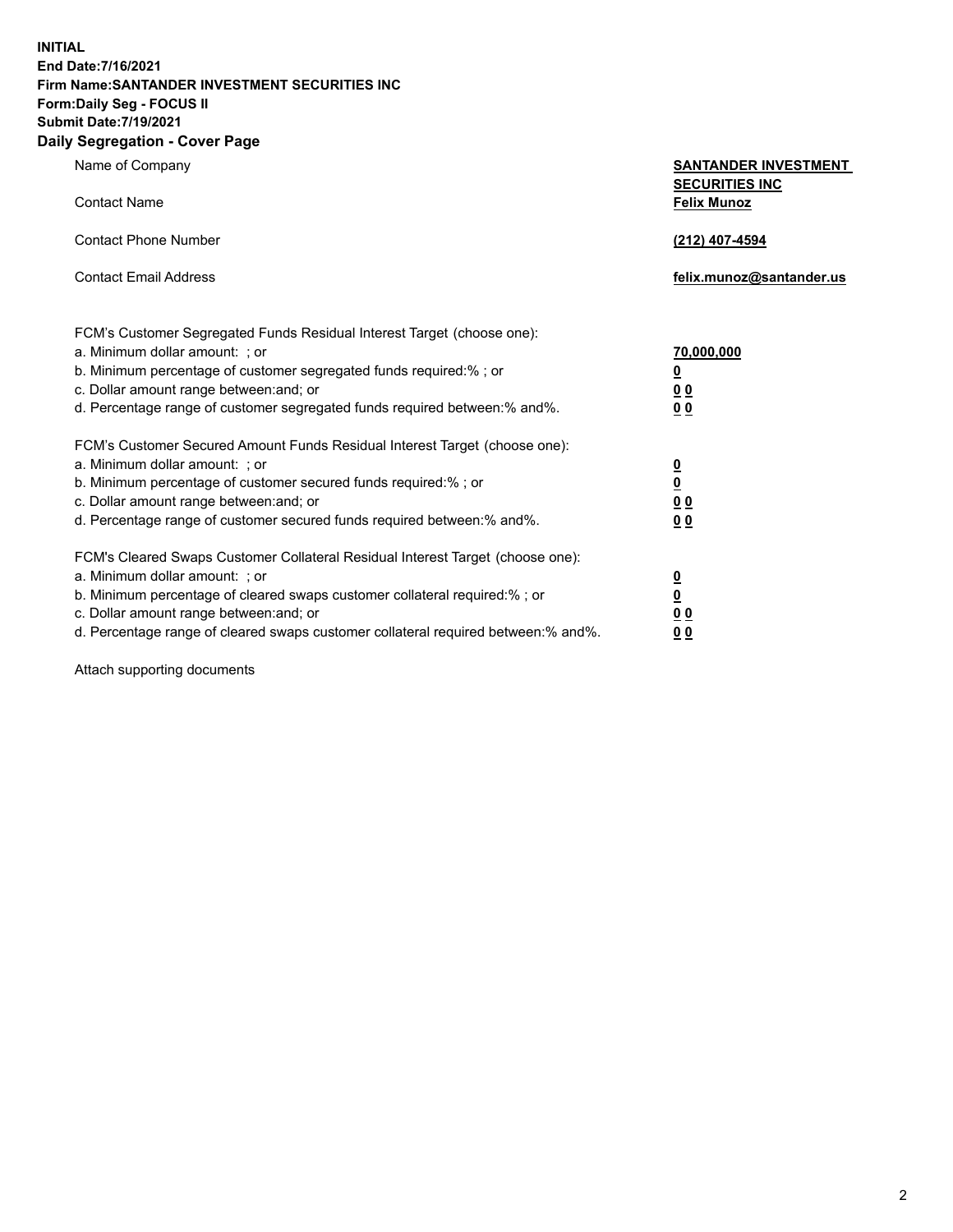**INITIAL End Date:7/16/2021 Firm Name:SANTANDER INVESTMENT SECURITIES INC Form:Daily Seg - FOCUS II Submit Date:7/19/2021 Daily Segregation - Secured Amounts**

|          | Foreign Futures and Foreign Options Secured Amounts                                                |                   |
|----------|----------------------------------------------------------------------------------------------------|-------------------|
|          | Amount required to be set aside pursuant to law, rule or regulation of a foreign                   | $0$ [7305]        |
|          | government or a rule of a self-regulatory organization authorized thereunder                       |                   |
| 1.       | Net ledger balance - Foreign Futures and Foreign Option Trading - All Customers                    |                   |
|          | A. Cash                                                                                            | $0$ [7315]        |
|          | B. Securities (at market)                                                                          | $0$ [7317]        |
| 2.       | Net unrealized profit (loss) in open futures contracts traded on a foreign board of trade          | $0$ [7325]        |
| 3.       | Exchange traded options                                                                            |                   |
|          | a. Market value of open option contracts purchased on a foreign board of trade                     | $0$ [7335]        |
|          | b. Market value of open contracts granted (sold) on a foreign board of trade                       | $0$ [7337]        |
| 4.       | Net equity (deficit) (add lines 1. 2. and 3.)                                                      | $0$ [7345]        |
| 5.       | Account liquidating to a deficit and account with a debit balances - gross amount                  | $0$ [7351]        |
|          | Less: amount offset by customer owned securities                                                   | 0 [7352] 0 [7354] |
| 6.       | Amount required to be set aside as the secured amount - Net Liquidating Equity                     | $0$ [7355]        |
|          | Method (add lines 4 and 5)                                                                         |                   |
| 7.       | Greater of amount required to be set aside pursuant to foreign jurisdiction (above) or line        | $0$ [7360]        |
|          | 6.                                                                                                 |                   |
|          | FUNDS DEPOSITED IN SEPARATE REGULATION 30.7 ACCOUNTS                                               |                   |
| 1.       | Cash in banks                                                                                      |                   |
|          | A. Banks located in the United States                                                              | $0$ [7500]        |
|          | B. Other banks qualified under Regulation 30.7                                                     | 0 [7520] 0 [7530] |
| 2.       | <b>Securities</b>                                                                                  |                   |
|          | A. In safekeeping with banks located in the United States                                          | $0$ [7540]        |
|          | B. In safekeeping with other banks qualified under Regulation 30.7                                 | 0 [7560] 0 [7570] |
| 3.       | Equities with registered futures commission merchants                                              |                   |
|          | A. Cash                                                                                            | $0$ [7580]        |
|          | <b>B.</b> Securities                                                                               | $0$ [7590]        |
|          | C. Unrealized gain (loss) on open futures contracts                                                | $0$ [7600]        |
|          | D. Value of long option contracts                                                                  | $0$ [7610]        |
|          | E. Value of short option contracts                                                                 | 0 [7615] 0 [7620] |
| 4.       | Amounts held by clearing organizations of foreign boards of trade                                  |                   |
|          | A. Cash                                                                                            | $0$ [7640]        |
|          | <b>B.</b> Securities                                                                               | $0$ [7650]        |
|          | C. Amount due to (from) clearing organization - daily variation                                    | $0$ [7660]        |
|          | D. Value of long option contracts                                                                  | $0$ [7670]        |
|          | E. Value of short option contracts                                                                 | 0 [7675] 0 [7680] |
| 5.       | Amounts held by members of foreign boards of trade                                                 |                   |
|          | A. Cash                                                                                            | 0 [7700]          |
|          | <b>B.</b> Securities                                                                               | $0$ [7710]        |
|          | C. Unrealized gain (loss) on open futures contracts                                                | $0$ [7720]        |
|          | D. Value of long option contracts                                                                  | $0$ [7730]        |
|          | E. Value of short option contracts                                                                 | 0 [7735] 0 [7740] |
| 6.       | Amounts with other depositories designated by a foreign board of trade                             | $0$ [7760]        |
| 7.       | Segregated funds on hand                                                                           | $0$ [7765]        |
| 8.<br>9. | Total funds in separate section 30.7 accounts                                                      | $0$ [7770]        |
|          | Excess (deficiency) Set Aside for Secured Amount (subtract line 7 Secured Statement                | $0$ [7380]        |
| 10.      | Page 1 from Line 8)<br>Management Target Amount for Excess funds in separate section 30.7 accounts | $0$ [7780]        |
| 11.      | Excess (deficiency) funds in separate 30.7 accounts over (under) Management Target                 | $0$ [7785]        |
|          |                                                                                                    |                   |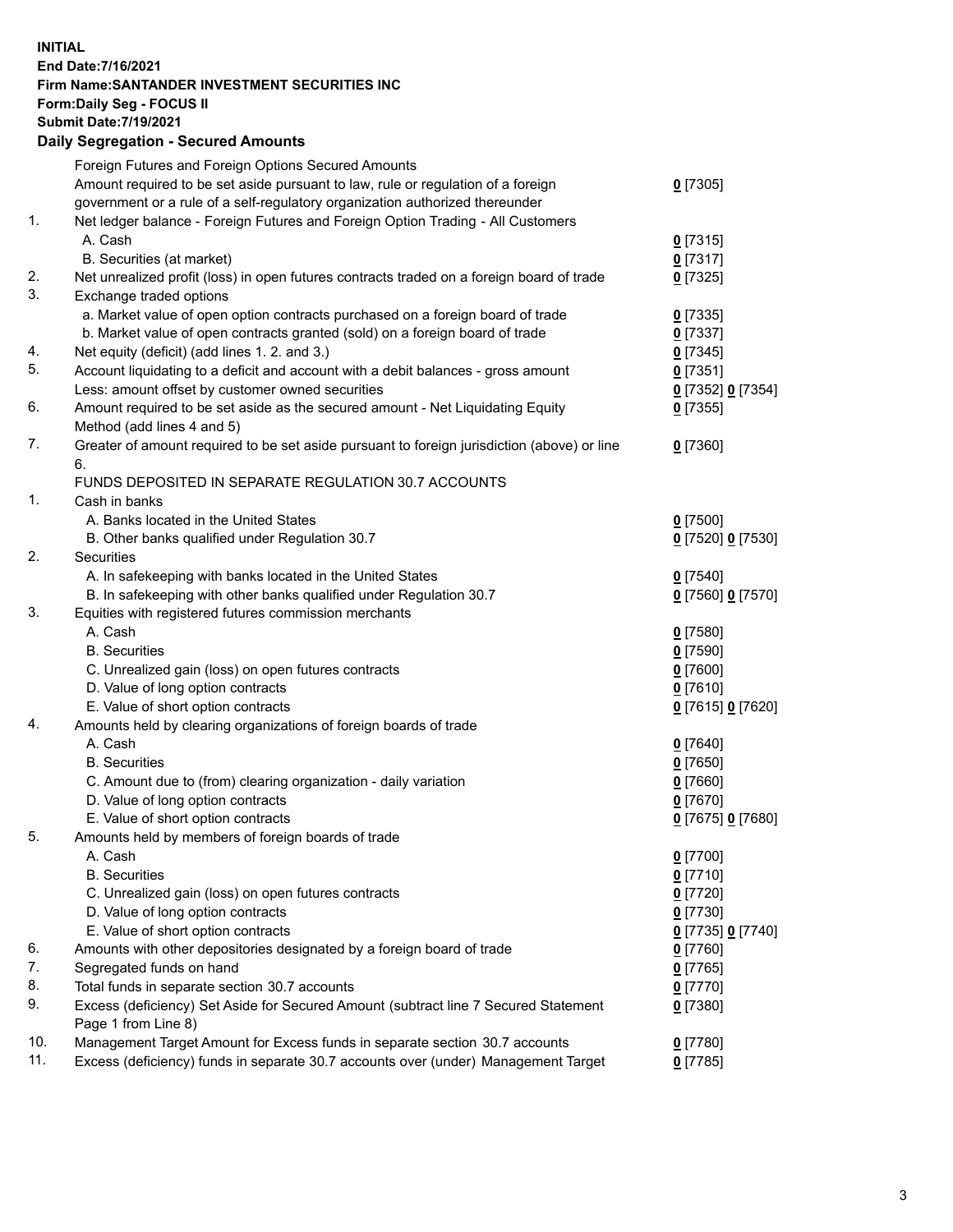| <b>INITIAL</b> |                                                                                           |                           |  |  |  |  |
|----------------|-------------------------------------------------------------------------------------------|---------------------------|--|--|--|--|
|                | End Date: 7/16/2021                                                                       |                           |  |  |  |  |
|                | Firm Name: SANTANDER INVESTMENT SECURITIES INC                                            |                           |  |  |  |  |
|                | Form: Daily Seg - FOCUS II                                                                |                           |  |  |  |  |
|                | <b>Submit Date: 7/19/2021</b>                                                             |                           |  |  |  |  |
|                | Daily Segregation - Segregation Statement                                                 |                           |  |  |  |  |
|                | SEGREGATION REQUIREMENTS(Section 4d(2) of the CEAct)                                      |                           |  |  |  |  |
| 1.             | Net ledger balance                                                                        |                           |  |  |  |  |
|                | A. Cash                                                                                   | 2,377,565,155 [7010]      |  |  |  |  |
|                | B. Securities (at market)                                                                 | $0$ [7020]                |  |  |  |  |
| 2.             | Net unrealized profit (loss) in open futures contracts traded on a contract market        | 428,507,532 [7030]        |  |  |  |  |
| 3.             | Exchange traded options                                                                   |                           |  |  |  |  |
|                | A. Add market value of open option contracts purchased on a contract market               | 39,270,975 [7032]         |  |  |  |  |
|                | B. Deduct market value of open option contracts granted (sold) on a contract market       | -44,115,548 [7033]        |  |  |  |  |
| 4.             | Net equity (deficit) (add lines 1, 2 and 3)                                               | 1,944,213,050 [7040]      |  |  |  |  |
| 5.             | Accounts liquidating to a deficit and accounts with                                       |                           |  |  |  |  |
|                | debit balances - gross amount                                                             | $0$ [7045]                |  |  |  |  |
|                | Less: amount offset by customer securities                                                | 0 [7047] 0 [7050]         |  |  |  |  |
| 6.             | Amount required to be segregated (add lines 4 and 5)                                      | 1,944,213,050 [7060]      |  |  |  |  |
|                | FUNDS IN SEGREGATED ACCOUNTS                                                              |                           |  |  |  |  |
| 7.             | Deposited in segregated funds bank accounts                                               |                           |  |  |  |  |
|                | A. Cash                                                                                   | 227,076,065 [7070]        |  |  |  |  |
|                | B. Securities representing investments of customers' funds (at market)                    | $0$ [7080]                |  |  |  |  |
|                | C. Securities held for particular customers or option customers in lieu of cash (at       | $0$ [7090]                |  |  |  |  |
| 8.             | market)                                                                                   |                           |  |  |  |  |
|                | Margins on deposit with derivatives clearing organizations of contract markets<br>A. Cash | 1,855,496,241 [7100]      |  |  |  |  |
|                | B. Securities representing investments of customers' funds (at market)                    | $0$ [7110]                |  |  |  |  |
|                | C. Securities held for particular customers or option customers in lieu of cash (at       | $0$ [7120]                |  |  |  |  |
|                | market)                                                                                   |                           |  |  |  |  |
| 9.             | Net settlement from (to) derivatives clearing organizations of contract markets           | <b>-61,127,015</b> [7130] |  |  |  |  |
| 10.            | Exchange traded options                                                                   |                           |  |  |  |  |
|                | A. Value of open long option contracts                                                    | 39,270,975 [7132]         |  |  |  |  |
|                | B. Value of open short option contracts                                                   | 44,115,548 [7133]         |  |  |  |  |
| 11.            | Net equities with other FCMs                                                              |                           |  |  |  |  |
|                | A. Net liquidating equity                                                                 | $0$ [7140]                |  |  |  |  |
|                | B. Securities representing investments of customers' funds (at market)                    | $0$ [7160]                |  |  |  |  |
|                | C. Securities held for particular customers or option customers in lieu of cash (at       | $0$ [7170]                |  |  |  |  |
|                | market)                                                                                   |                           |  |  |  |  |
| 12.            | Segregated funds on hand                                                                  | $0$ [7150]                |  |  |  |  |
| 13.            | Total amount in segregation (add lines 7 through 12)                                      | 2,016,600,718 [7180]      |  |  |  |  |
| 14.            | Excess (deficiency) funds in segregation (subtract line 6 from line 13)                   | 72,387,668 [7190]         |  |  |  |  |
| 15.            | Management Target Amount for Excess funds in segregation                                  | 70,000,000 [7194]         |  |  |  |  |
| 16.            | Excess (deficiency) funds in segregation over (under) Management Target Amount            | 2,387,668 [7198]          |  |  |  |  |
|                | <b>Excess</b>                                                                             |                           |  |  |  |  |